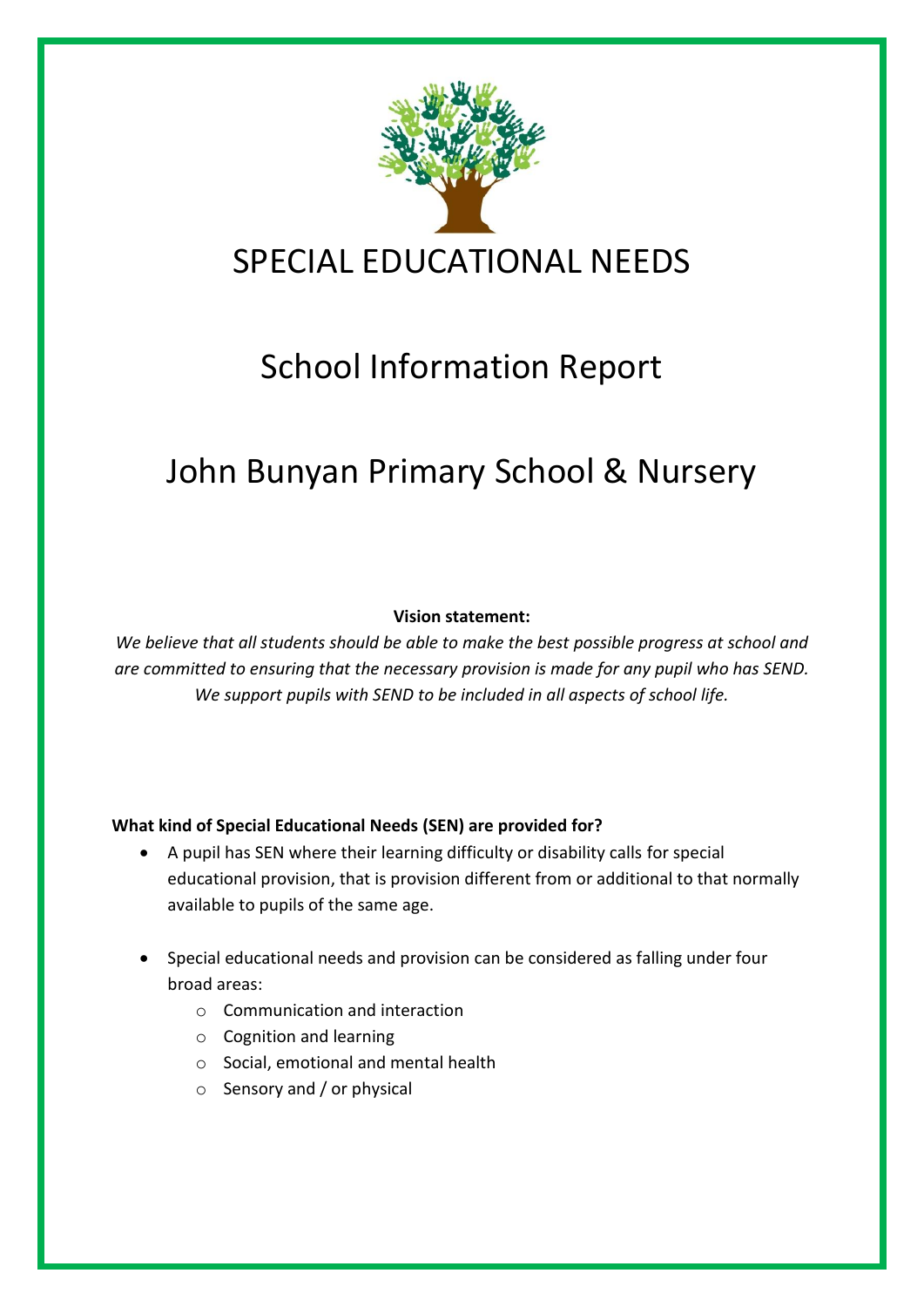### **How will children with Special Educational Needs be identified and what sorts of assessments will be completed?**

- Teacher / LSA / SENCo identification through observation / marking
- Parent information concerns
- Tracking progress through intervention groups
- Assessment analysis in area of need
- Phonics screening
- Speech and language screen
- Early Years baseline assessments
- Phonological awareness assessment
- Literacy assessments
- Maths assessments
- **•** Provision guidance banding descriptors
- Pre-school assessments and liaison between settings
- Therapists e.g. speech and language
- If children come into school with an Education, Health and Care Plan (EHCP)

#### **Who is responsible for the Special Educational Needs provision in school?**

- The SENCO is Mrs Alex Jagger
- The governor responsible for SEN is Mr Val Scott
- The family support worker is Mrs Linda Lovett
- The SEN administrator is Mrs Debbie Haddad

## **What arrangements are there for consulting parents of children with Special Educational Needs and involving them in their child's education?**

- *Formal*
	- o Termly Learning Conferences (parent / teacher learning reviews)
	- $\circ$  As part of the One Planning process (e.g. information gathering for One Page Profile / Family, Pupil and School: What's going well and not so well? / likes and dislikes etc.)
	- o Parent consultation meetings with SENCO (at SENCO or parent request)
	- o Annual reviews for children with an Education, Health and Care Plan
	- $\circ$  Parent meetings with professionals from outside agencies e.g. Speech and Language Therapist / Inclusion Partner / Educational Psychologist (EP)
- *Informal*
	- o Discussion at the drop off/pick up times
	- o Communication books (where appropriate)
	- o Monthly opportunities to drop in for coffee and an informal chat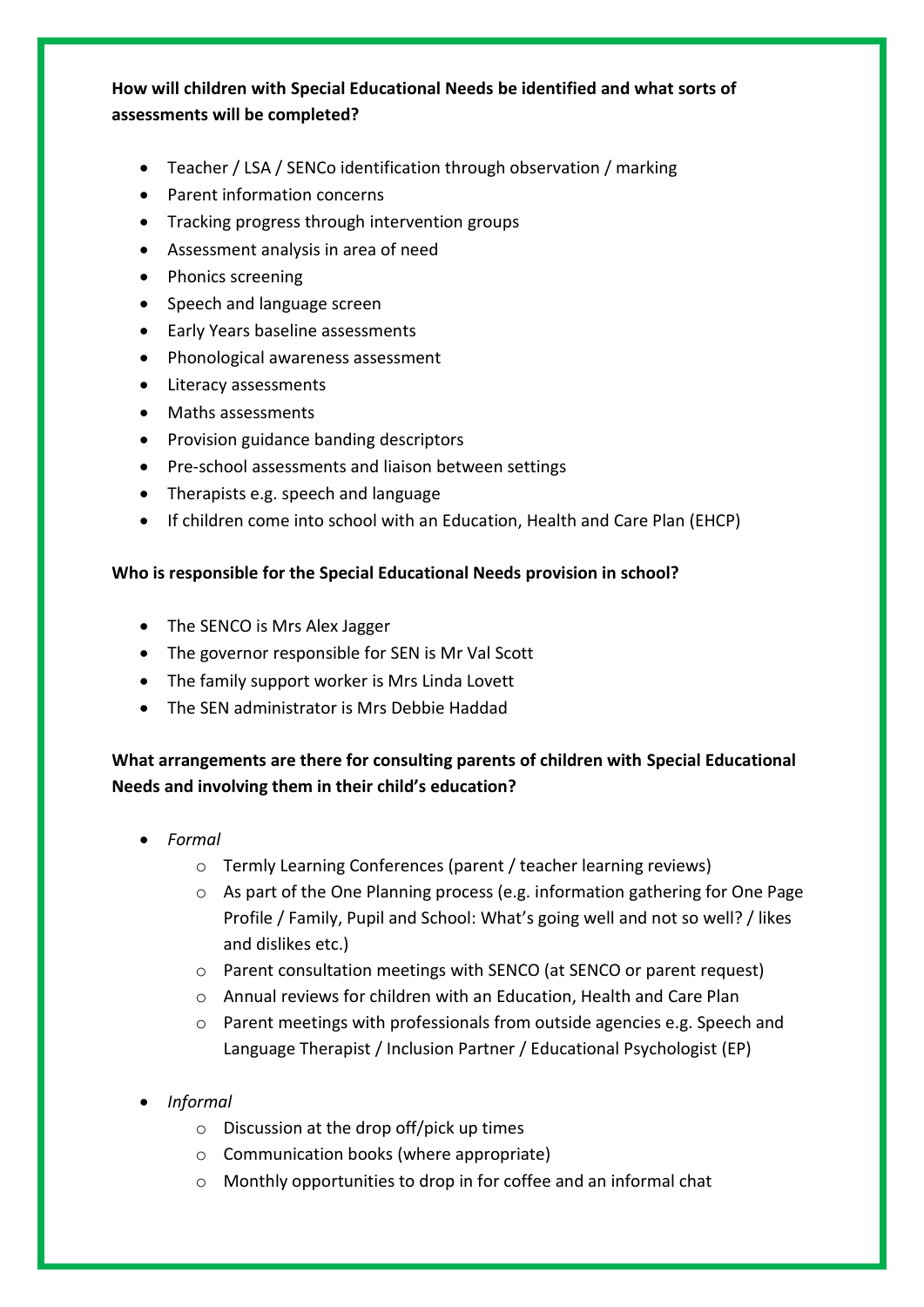## **What arrangements are there for consulting young people with Special Educational Needs and involving them in their education?**

- As part of the One Planning process (e.g. information gathering for One Page Profile/ Family, Pupil and School: What's going well and not so well? / likes and dislikes etc.)
- Daily conversations with teacher / learning support assistant (LSA) / Higher Level Teaching Assistant (HLTA) / Special Educational Needs Co-ordinator (SENCO)
- Termly Learning Conferences
- Regular feedback from class teacher

**What arrangements are there for assessing and reviewing children and young people's progress towards outcomes, including the opportunities available to work with parents and young people as part of this assessment and review?**

- As part of the One Planning process (e.g. information gathering for One Page Profile/ Family, Pupil and School: What's going well and not so well? / likes and dislikes etc.)
- Conversations with Educational Psychologist (EP) and/or Inclusion Partner (IP), where appropriate
- During Termly Learning Conferences
- As part of a range of assessments available in school and by outside agencies including the Boxall Profile and Sandwell Assessment (maths)
- Teachers discuss pupil progress regularly during Phase Achievement Meetings
- Teaching and learning observations

## **What arrangements are there for supporting children and young people in moving between phases of education?**

- *Pre-school to Foundation*
	- o Planned transition programme (information sent to parents at the appropriate time)
	- o Nursery visits by SENCO / key staff
	- o Opportunities to visit through weekly toddler group in school
	- o Team around the family (TAF) meetings
	- o Welcome meetings and "Home School Agreement"
	- o School Tours (by appointment)
	- o Transition visits
	- o Transition books
	- o Liaison with pre-school SENCO / SEND Operations (where relevant)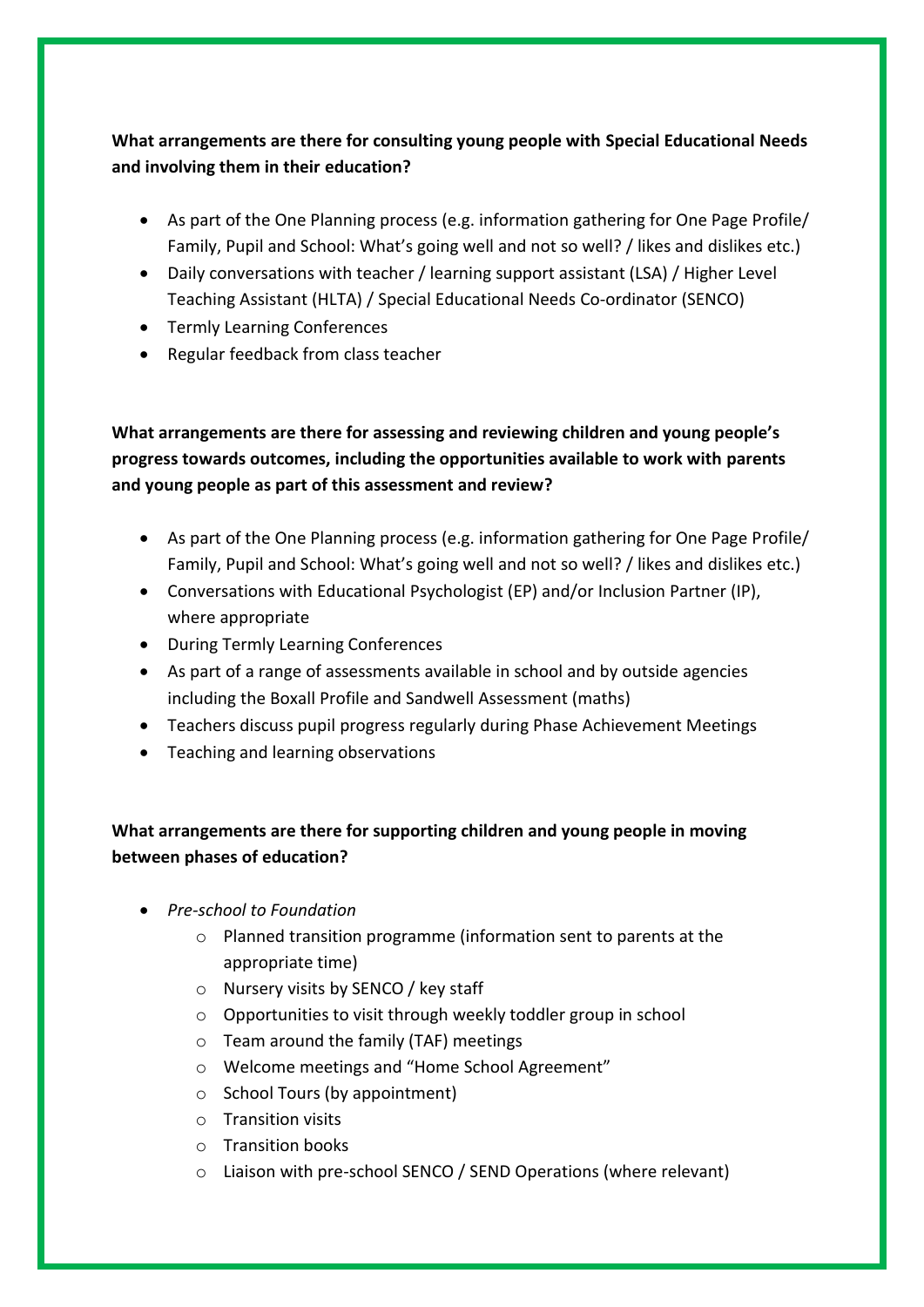- *Foundation to Lower School*
	- o Planned transition programme (including shared playtimes)
	- o Visits to new class
	- o Lower School teachers to visit Foundation children
	- o Joint moderation
	- o Foundation Stage / Year 1 teachers meet to discuss individual needs
- *Key Stage 1 – Key Stage 2*
	- o Planned transition programme
	- o Visits to new class
	- o Year 3 teachers to visit Year 2 children
	- o Transition books (where appropriate)
	- o Joint moderation
	- o Year 2 / 3 teachers meet to discuss individual needs
	- o Opportunities for Year 2 to join Middle School play times
- *Key Stage 2 – Key Stage 3*
	- o Liaison between the Special Educational Need Coordinators
	- o Extra visits to secondary school (as required)
	- o Parents encouraged to consider and visit a range of secondary schools to secure appropriate provision for their child
	- o Support for parents when visiting secondary schools (as required)
	- o Secondary SENCO to visit children in Year 6 (where possible)
	- o Secondary SENCO to attend Year 6 summer term SEN meetings (where possible)
- *Moving between schools*
	- o Liaison between the Special Educational Need Coordinators
	- o Paperwork to be forwarded as soon as possible
	- o Visit to school and opportunity to discuss needs with SENCO
	- o Liaison with Statutory Assessment (where relevant)

**What is the approach to teaching children and young people with Special Educational Needs?**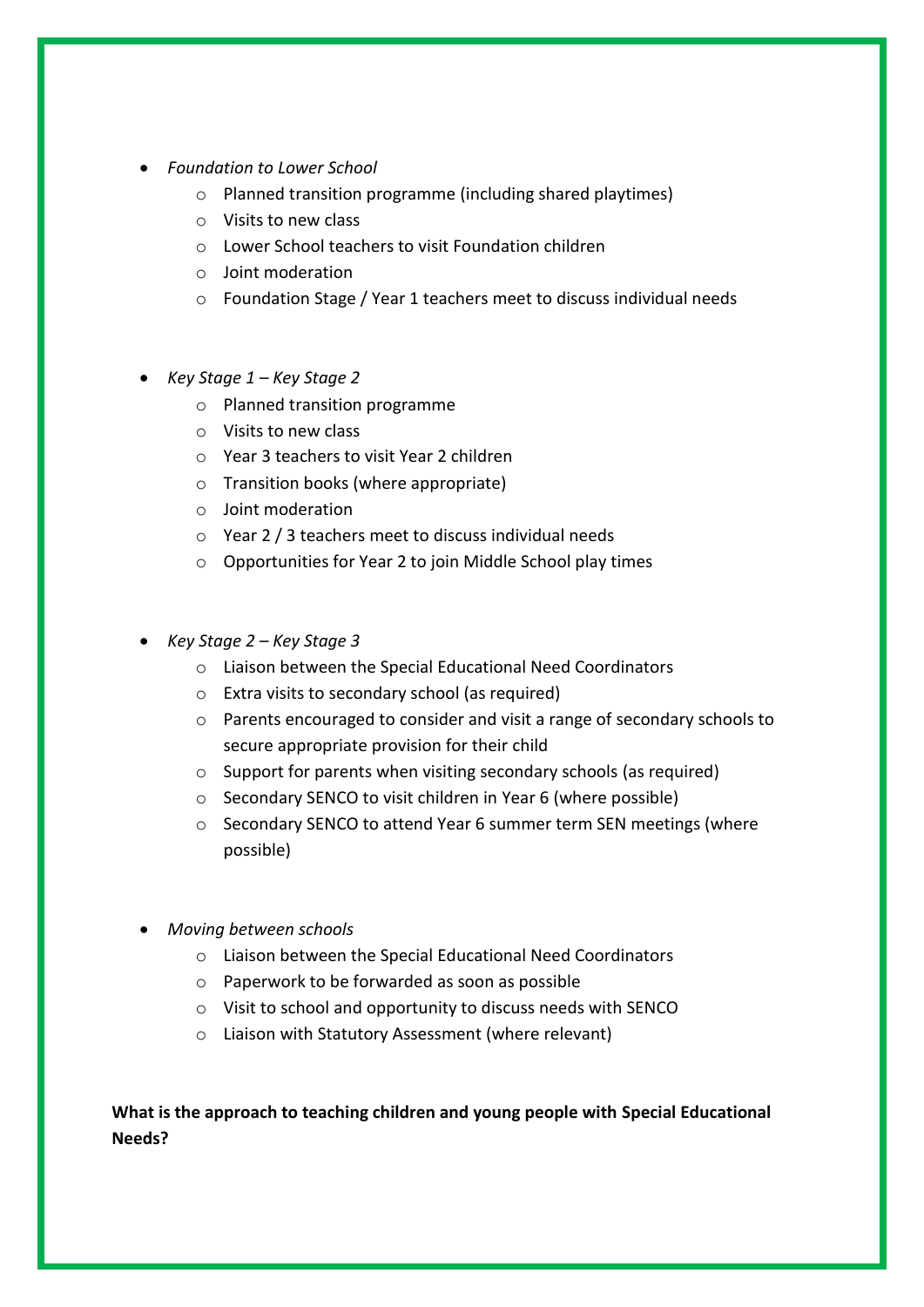- 'Teachers are responsible and accountable for the progress and development of the pupils in their class, including where pupils access support from teaching assistants or specialist staff' (Code of Practice; May 2015)
- Graduated approach linked to assess, plan, do, review
- Quality First Teaching available to all
- SEN Support: additional support for those children who are not making progress through quality first teaching (e.g. targeted maths / English / social skills / speech and language interventions)
- Education, Health and Care Plan: additional funding to provide further support for a child with complex or severe needs
- What is SEN provision? "Provision that is **additional to** or **different** from that made generally for other children or young people of the same age." (SEND Code of Practice: 0 – 25 years, May 2015)
- Relevant research based intervention programmes linked with Essex Provision Guidance (e.g. precision teaching)
- 1:1 support as school decides is appropriate, in consultation with parents
- Response to specialist outside agencies
- SEND children **must** receive a broad and balanced curriculum

# **How are adaptations made to the curriculum and the learning environment of children and young people with Special Educational Needs?**

- Changes and adaptions to the physical environment
	- o Ramps to make the site accessible
	- o Toilets adapted for disabled users
	- $\circ$  Double doors in some parts of the building
	- $\circ$  High marking making the edge of steps more visible
- Use of assistive technology
- Visual timetables / Task Planners
- All advice taken from EP and Inclusion Partner
- Specialist resources e.g. large print, coloured wring paper, reading overlays
- Evidenced based interventions to support learning (see Essex Provision Guidance)
- Additional time to compete tasks (where appropriate)
- Sensory room available for children with sensory difficulties
- Additional opportunities to support language development e.g. support from trained Speech and Language LSA / Forest School visits (subject to availability, weather and individual risk assessment)
- Tree House Nurture Group intervention (small group / high adult : child ratio)
- Playtime hover support (where appropriate)
- Access to the garden play area as appropriate
- Please see the following documents: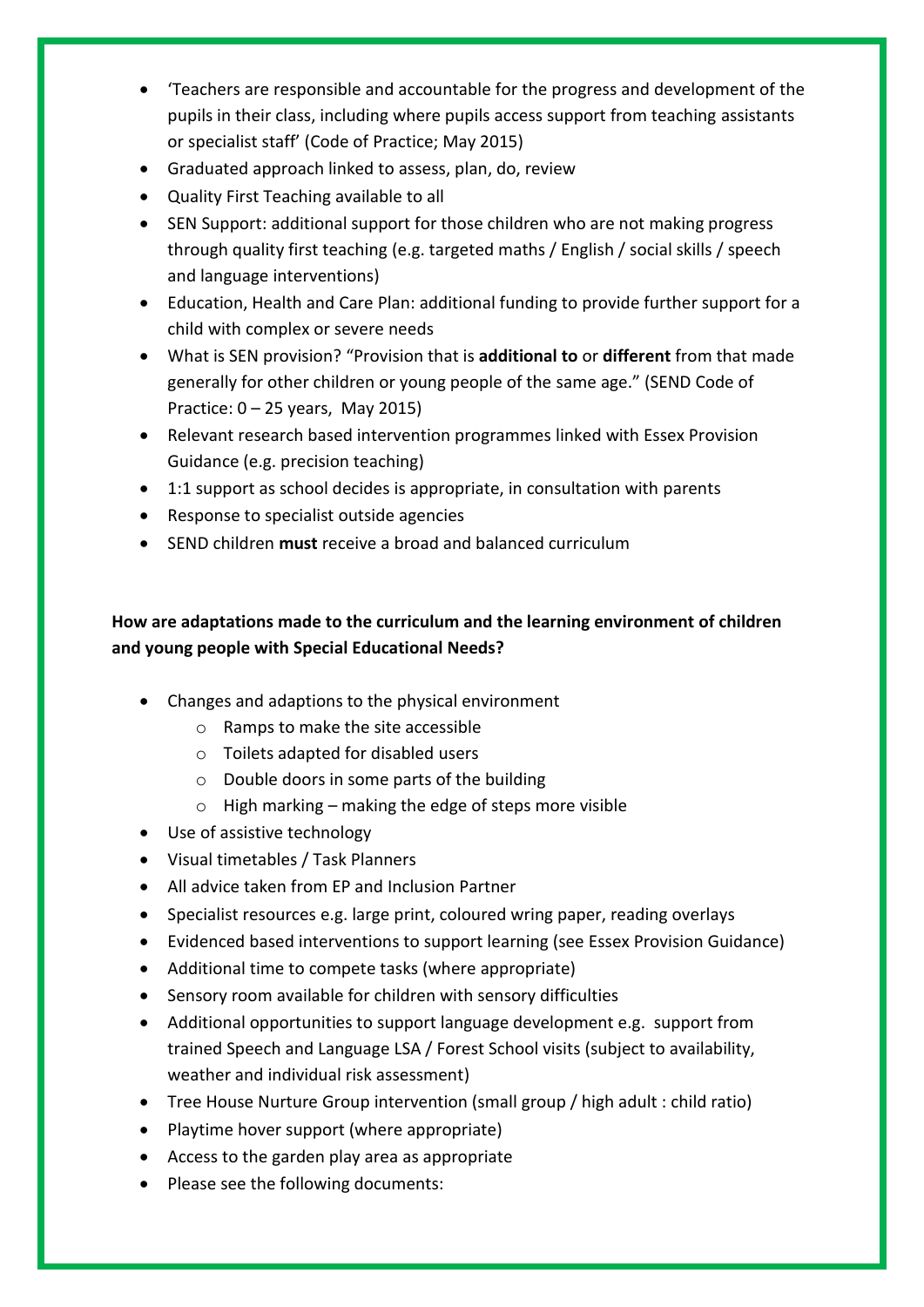- o Equality policy (including Accessibility Plan)
- o Inclusion Policy

### **What expertise and training of staff supporting children and young people with Special Educational Needs have, including how specialist expertise is secured?**

All staff have received some training relating to SEN and are trained to meet the specific needs of those in their care. Advice and training comes from a range of sources including:

- School SENCO
- School subject leads
- Educational Psychologist / Inclusion Partner (LA SEND Team)
- Speech and language therapist advice
- Occupational therapist advice
- Physiotherapist's advice
- Advice from Emotional Wellbeing and Mental Health service (EWMHS)
- Family support worker
- School based counsellor
- SENCo update meetings and specific training
- School nurse team
- Attendance of various training programmes organised by the local authority
- Training for specific interventions (from SENCO or specialist)
- Regular TA training

## **How is the effectiveness of the provision given to children and young people with Special Educational Needs evaluated?**

- End of year statistical analysis produced by the Local Authority. This is based on Early Years Foundation Stage (EYFS) results, Year 1 phonics test, Year 2 and 6 end of key stage SATs
- PIXL (data analysis / progress in school and attainment tracking)
- As part of the One Planning process (e.g. information gathering for One Page Profile/ Family, Pupil and School: What's going well and not so well? / likes and dislikes etc.)
- Against national age related expectations (ARE)
- Intervention monitoring
- Annual Reviews
- Parent Views / questionnaires
- **•** Termly Learning Conferences
- Ofsted Inspections
- Annual school reports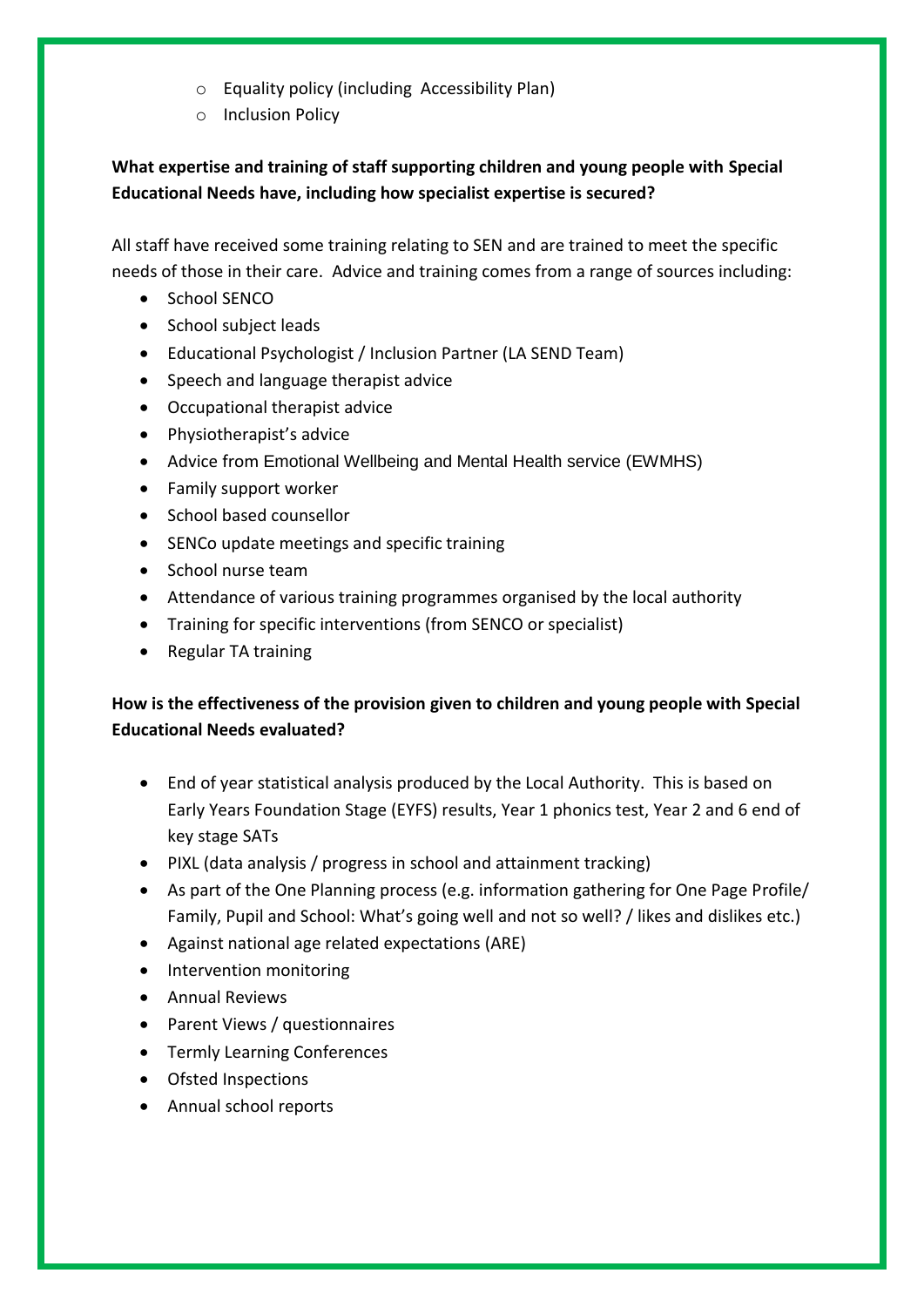If appropriate progress has been made, children may be removed from the SEN register. If progress has not been made, outcomes, steps and / or provision will be reviewed and altered in partnership with the child and family (One Planning).

**How are children and young people with Special Educational Needs enabled to engage in activities available with children and young people in the school who do not have Special Educational Needs?**

- General inclusion in activities / curriculum (including school residential trips)
- Access to school clubs
- Social skills groups
- Adult or peer support as necessary to help children access all areas of the curriculum
- Bespoke curriculum
- Core Learning Skills curriculum
- **•** Enrichment activities
- Learning Champions
- Mentoring
- See Inclusion Policy

#### **What support is there for improving emotional and social development?**

- Referrals to Early Support services, e.g. Kids Inspire / Children's Society
- Referrals to the Educational Mental Health Practitioner Team
- Referral to Emotional wellbeing and mental health service (EWMHS)
- Advice and training from Inclusion Partner and Educational Psychologist (LA SEND Team)
- Family Engagement Facilitator (LA SEND Team)
- Social skills groups (including SMART Thinking/ Friendship Formula)
- Counselling
- Family Support Worker
- Parent groups
- Treehouse Nurture group
- Code of Conduct
- Forest school
- Pupil surveys
- Enrichment days
- Learning mentors
- Core Learning Skills curriculum
- Philosophy for Children (P4C)
- Christian Youth Organisation (CYO)
- Personal, Social, Health Education (PSHE)
- E-safety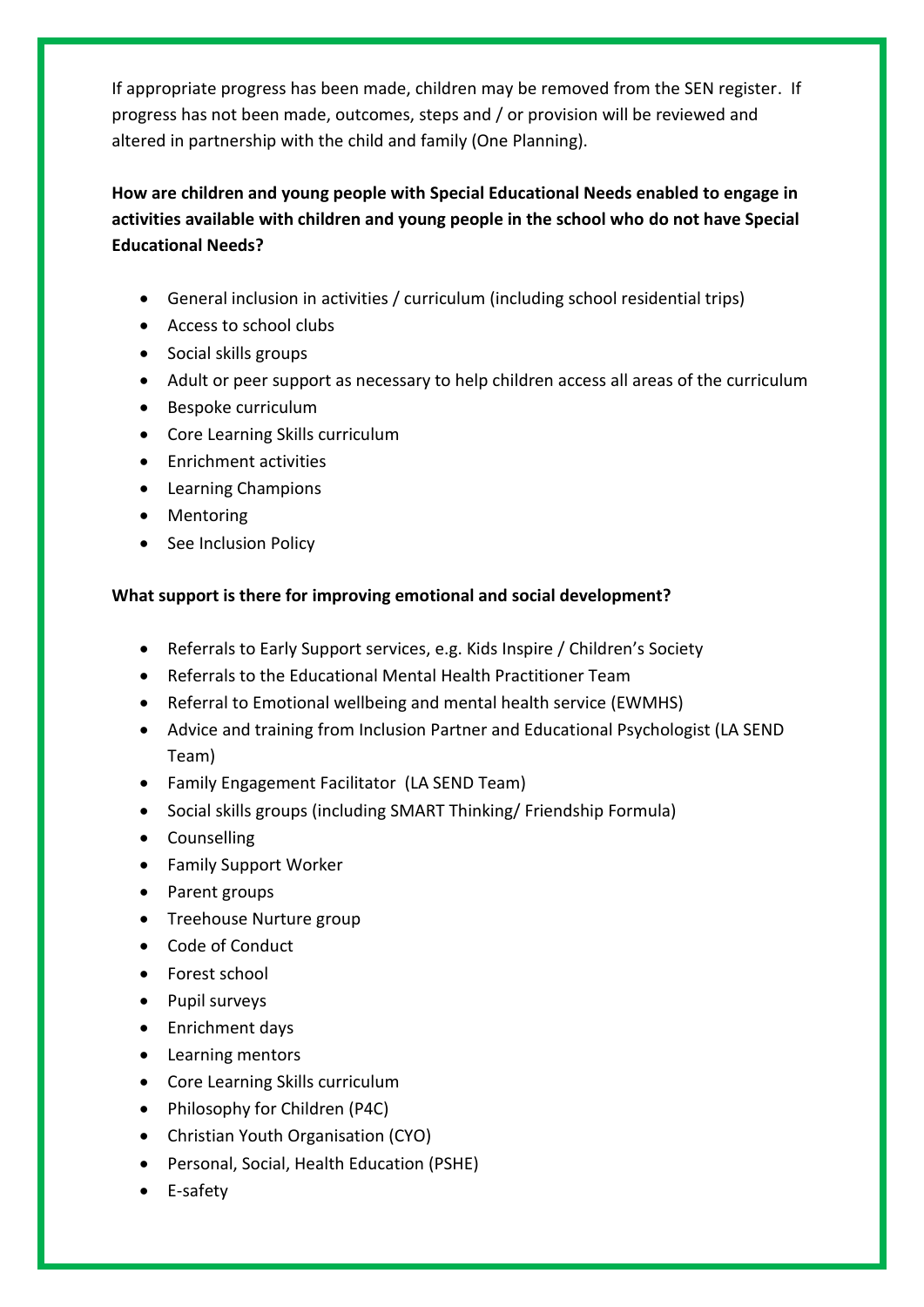- Use of Golden Time in KS1 to motivate learning and to celebrate success
- Bullying policy
- Referral to GROW (at Lyons Hall Primary School)
- 5 Step Plans and risk assessments (where appropriate)

**How does the school involve other bodies, including health and social care bodies, local authority support services and voluntary sector organisations, in meeting children and young people's Special Educational Needs and supporting their families?**

- Signposting towards the Essex Local Offer
- As part of One Planning / invitations to Annual Reviews
- Invitations to Team Around the Child / Team Around the Family meetings
- Open door policy
- Referrals and reports as appropriate to:
	- o General Practitioner (GP)
	- o School Nurse / Health Visitor
	- o Emotional wellbeing and mental health service (EWMHS)
	- o Speech and Language Therapist (SALT)
	- o Social Care
	- o Educational Psychologist (LA SEND Team)
	- o Inclusion Partner (LA SEND Team)
	- o Family Engagement Facilitator (LA SEND Team)
	- o Family Solutions
	- o Children's Society
	- o Early Support Services e.g. Kids Inspire
	- o Liaison with Child Support Services
	- o Therapies team (Physical/Occupational Therapy/Sensory)
- Pastoral Care
	- o Family support worker
- Family Support to include signposting to:
	- o **Families In Focus (Essex)**: Holistic support for families of children with disabilities and special needs (aged 0 to 19) across Essex, who require advice, information and support, particularly at times of change, challenge and crisis Telephone 01245 353575 or email [helpline@familiesinfocusessex.org.uk](mailto:helpline@familiesinfocusessex.org.uk)
	- o **PARC**: Play and Resource Centre. A registered children's charity providing play & recreational facilities to additional needs children and young adults in Essex. Telephone: 01376 528999. Email: [info@parc-essex.co.uk](mailto:info@parc-essex.co.uk)
	- o **Children's Society East:** Working with children, young people, adults and families across Essex. [www.childrenssociety.org.uk/information/young](http://www.childrenssociety.org.uk/information/young-people/east)[people/east.](http://www.childrenssociety.org.uk/information/young-people/east)